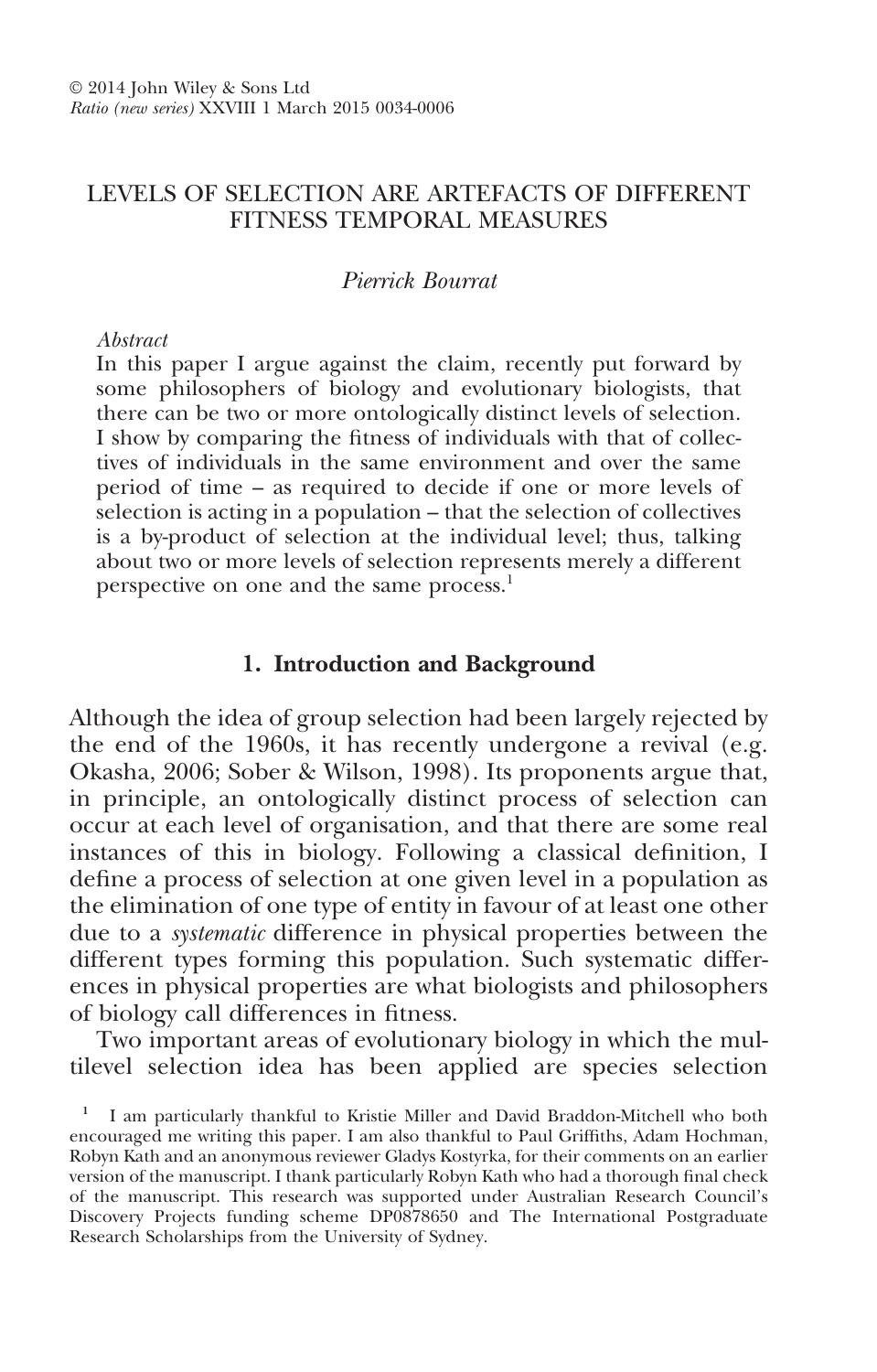(Lewontin, 1970; Okasha, 2006) and evolutionary transitions in individuality (see Calcott & Sterelny, 2011 for a survey of the most recent work on this subject; see also Godfrey-Smith, 2009; Okasha, 2006). In this paper I show that the claim that there can be one level of selection acting at each level of organisation, although becoming increasingly popular, is unwarranted, and is an artefact of different temporal measures of fitness. Bouchard (2008, 2011) recently argued that comparisons of fitness over absolute time is a superior approach in evolutionary theory than comparisons over one or more generations. The main reason advanced by Bouchard is that some organisms do not reproduce, yet it would be odd to claim that they have nil fitness. Here I provide another argument that shows why absolute time is better suited than generations to the measurement and comparison of fitness. Although I find multilevel selection models perfectly reasonable and useful tools, my aim is to show that their ontological interpretation is problematic.

## **2. Fitness and Meaningful Comparisons of Fitness**

The concept of fitness, although fundamental to our understanding of the process of natural selection, is not a unified concept and many problems surrounding its interpretation remain (Abrams, 2012; Rosenberg & Bouchard, 2008). In philosophy of biology the most popular account of fitness is known as the propensity interpretation of fitness (Beatty & Finsen, 1989; Brandon, 1978; Mills & Beatty, 1979; Pence & Ramsey, 2013; Sober, 1984, 2001). Proponents of this account hold that fitness is the disposition of an entity to produce a certain number of offspring with a probability associated to each possible outcome. Disposition is understood here in the same way as the disposition of a piece of glass to break. For example, the propensity of an entity to produce offspring might be a  $50\%$  chance to produce no offspring, a  $25\%$ chance to produce one offspring, and a 25% chance to produce two offspring. Based on their propensity, each entity under the propensity interpretation of fitness has an *expected* number of offspring (in our case  $0.75$ ), which represents perfectly, with a single number, the fitness of this entity. Some entities have a disposition to produce more offspring overall (a higher expected number of offspring) in the same way that some pieces of glass have a disposition to break more easily.

© 2014 John Wiley & Sons Ltd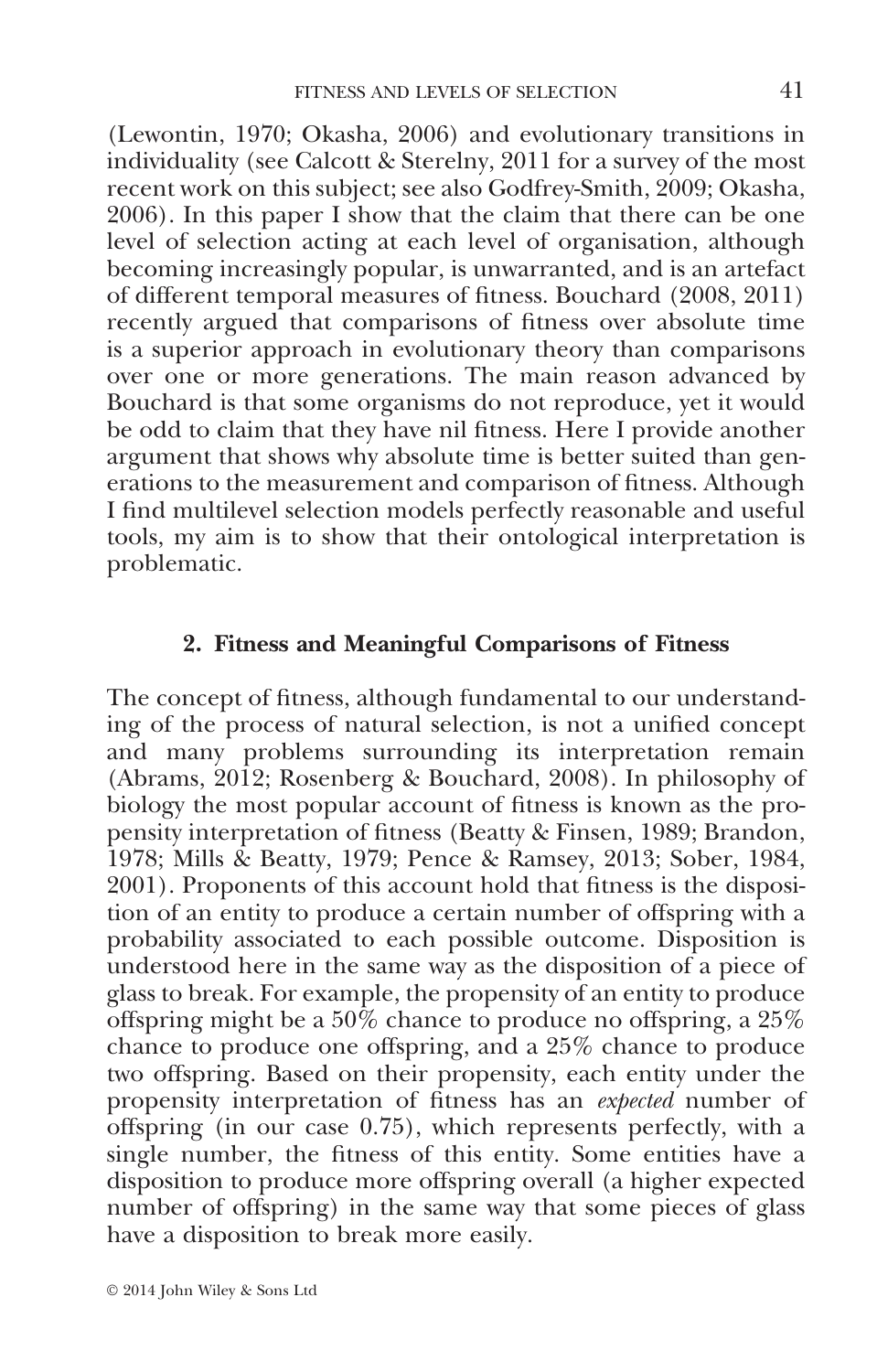*Entities* can be thought of as *biological organisms*, but there is a long tradition of expanding the concept of natural selection beyond biological organisms. Under a "recipe" formulation of evolution by natural selection, any sort of entities forming populations and exhibiting heritable variation in fitness will evolve by natural selection (Godfrey-Smith, 2009; Lewontin, 1970). The propensity interpretation of fitness was initially proposed to solve the tautology problem of fitness: if fitness is defined in terms of offspring produced by an individual, fitness simply restates the number of offspring it produces without causally explaining why it produced this number of offspring rather than another one. With a particular reproductive output causally traceable to a propensity, the fitness of an individual becomes non tautologous (Pence & Ramsey, 2013).

As popular as it is, this account suffers from major counterexamples (see Beatty & Finsen, 1989; Godfrey-Smith, 2009; Pence & Ramsey, 2013; Sober, 2001). But maybe the most important problem for the propensity interpretations of fitness, although rarely mentioned, is that among the different interpretations of probabilities, propensities interpretations are very controversial (Eagle, 2004; Hájek, 2003). In fact, it is not clear what sort of properties propensities are. This has led some, such as Byerly and Michod  $(1991)$ , to argue that fitness, when it is understood as a propensity, is empirically empty because it fails to explicate what the causal connections are, between reproductive outputs and the functional relations an entity has with its environment. Yet ecology is a critical component of evolutionary biology. Put another way, there is no way to obtain empirically the propensity of a given entity to produce offspring: propensities must be known *a priori*. In spite of these problems, because it is the most popular account of fitness in the philosophy of biology and because this has no impact on the problems tackled in this article, I will follow the propensity interpretation of fitness. I define the fitness of an entity as its expected reproductive output and, in cases in which the entity does not reproduce, as its expected time to extinction or expected growth rate or more generally, following Bouchard (2008, 2011), as persistence through time.

But whatever definition of fitness one decides to use, it is clear that the fitness of an entity can only be estimated empirically by measuring *actual* or *realized* reproductive outputs, rates of extinction or growth rates. I call these measures *fitness proxies*. As I noted in the introduction, natural selection, of which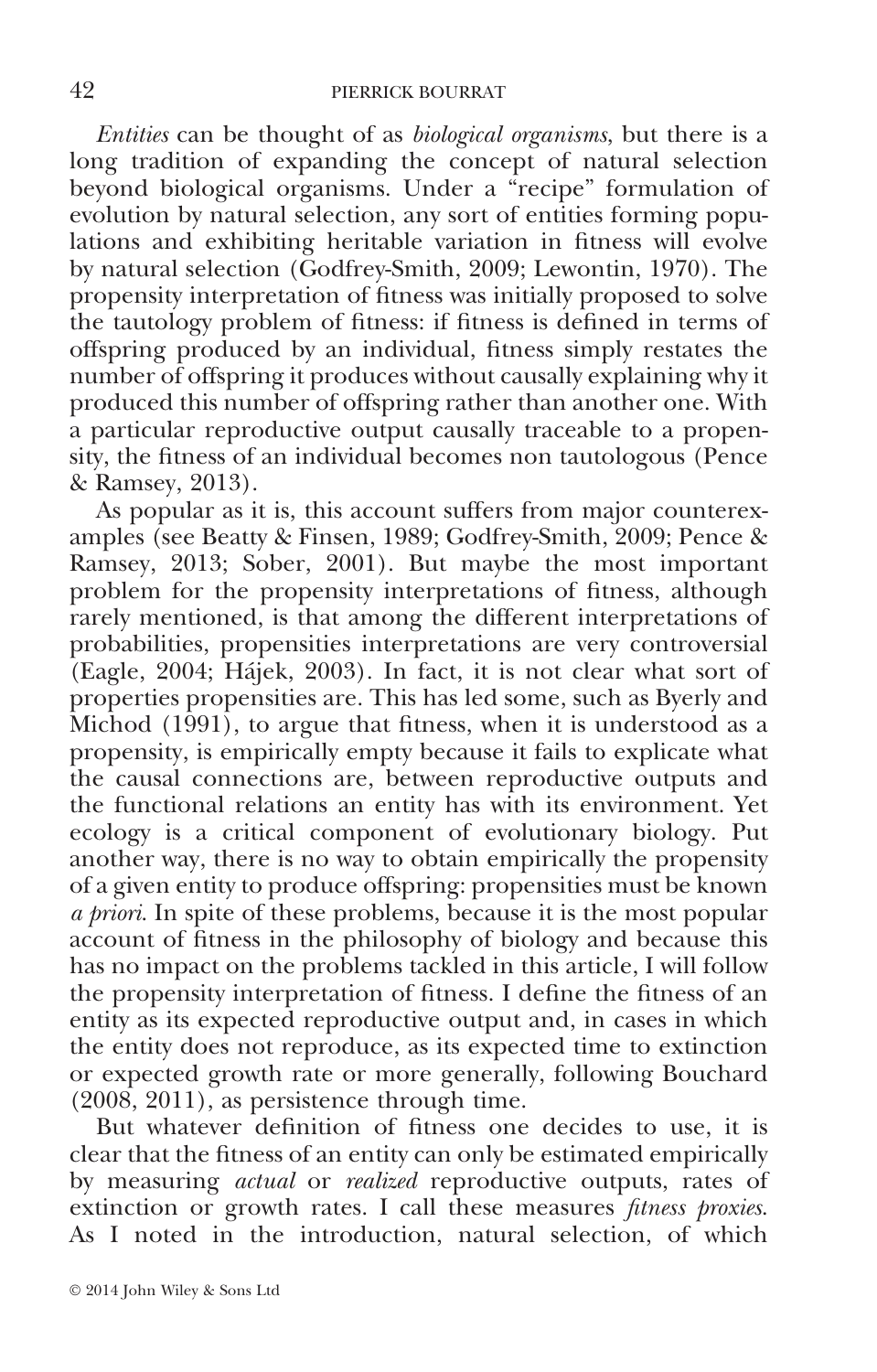multilevel-selection is a complex form (one process of natural selection occurring at each level of organisation), is often characterized as resulting from a difference in fitness. Yet, not any sort of difference in fitness proxies is a good estimate of differences in fitness in the sense relevant to natural selection.

To understand why, one can start by observing that no biologist would compare the reproductive output of a mouse with that of an elephant and claim, based on the fact that the average reproductive output of a mouse is higher than that of an elephant, that the mouse is fitter than the elephant. An average reproductive output of ten after one generation for a mouse cannot be compared to an average reproductive output of one after one generation for an elephant, when one intends to make claims about natural selection. This is because the environments of mice and elephants are very different and one generation for an elephant is a much longer time than one generation for a mouse.

The importance of the environment in comparing organisms' proxies of fitness is not limited to the interspecific case. $\frac{9}{2}$  In fact, it would be a mistake to compare the reproductive output of elephants of two types, if the two types are found, on average, in different environmental conditions. The difference in environmental conditions undergone by each type might be the reason why they have, on average, different reproductive outputs – not that one had a propensity to produce more offspring. To claim that one type of elephant is fitter than the other based on different average reproductive outputs only, one would need to compare the reproductive output of the two types in every possible environmental condition. This would require an unlimited population size of elephants because there are an unlimited number of possible environmental conditions. This solution is unmanageable empirically. Another approach, more manageable, is to compare differences in reproductive outputs between the two types under the same environmental conditions, so that the effects of the environment on the reproductive outputs of the two types cancel each other out. Then, only a physical difference between the two types can explain the difference in reproductive output, which is thus attributable to a difference in fitness. Although this solution is empirically more manageable, it is also at greater risk of being wrong if one forgets a confounding variable in the comparison.

This problem is explored at length in Brandon (1990).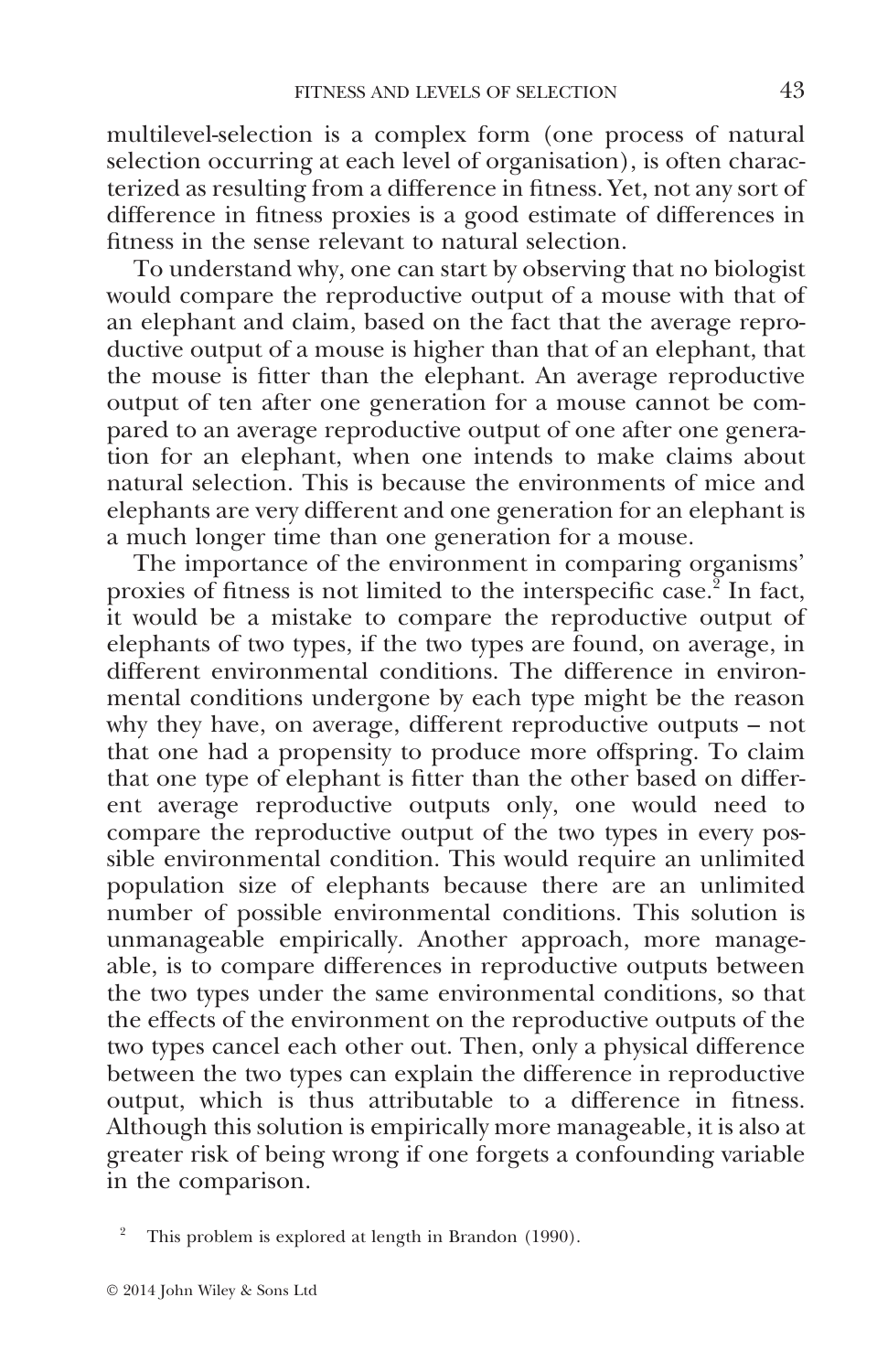To sum-up so far: to avoid confounding variables when comparing fitness proxies (to infer which one of two or more entities is fitter and will be selected) one must ensure that the entities compared are in the same environment. This requires that the fitness proxies used are measured over the same period of time. If the fitness proxies of two entities are measured over different periods of time, then the two entities have undergone different factors that could have consequences on reproductive output (or more generally, on any proxy of fitness) and thus the measurements are made in different environments. An environment should thus be defined both spatially and temporally.

Why are those considerations relevant to the idea of multiple levels of selection? When evaluating whether a population is undergoing a different process of selection at several levels of organisation, one would ideally want to compare fitnesses at those different levels *directly*. Yet, in such a case, as in any other case, only fitness proxies (e.g. reproductive outputs of organisms, rates of extinctions of species, etc.) are available to the observer. This means that one must compare those fitness proxies in the same environment, and thus over the same period of time, so as to register only differences in fitness and not differences in the environment.

The comparison involved in testing whether there is more than one process of selection acting at two<sup>3</sup> different levels in a population is threefold and I will call it *C*. The first step to make *C* is to calculate a difference in fitness proxy at the lower level between at least two types of entities under the same environment, *E*, and thus over the same period of time, *t*. Second, the same kind of comparison must be made at the higher level of organisation between the higher level entities that supervene on the lower ones in *E*, again over *t*. Finally, the sign of the two differences calculated must be compared. Only if the two differences are of opposite sign one can conclude with certainty<sup>4</sup> that there is one level of selection at each level. Basically, the third step is equivalent to a clean intervention on the level of organisation, using Woodward's (2003) terminology. Only if the level of organisation is the sole difference maker in the direction of selection at different levels of organisations, can one conclude that each level is a genuine level of selection. In the following section, I present the classical argu-

But the same reasoning can be applied to more than two levels.

<sup>4</sup> If the signs are the same, no conclusion can be drawn since there could be two different selection processes going in the same direction.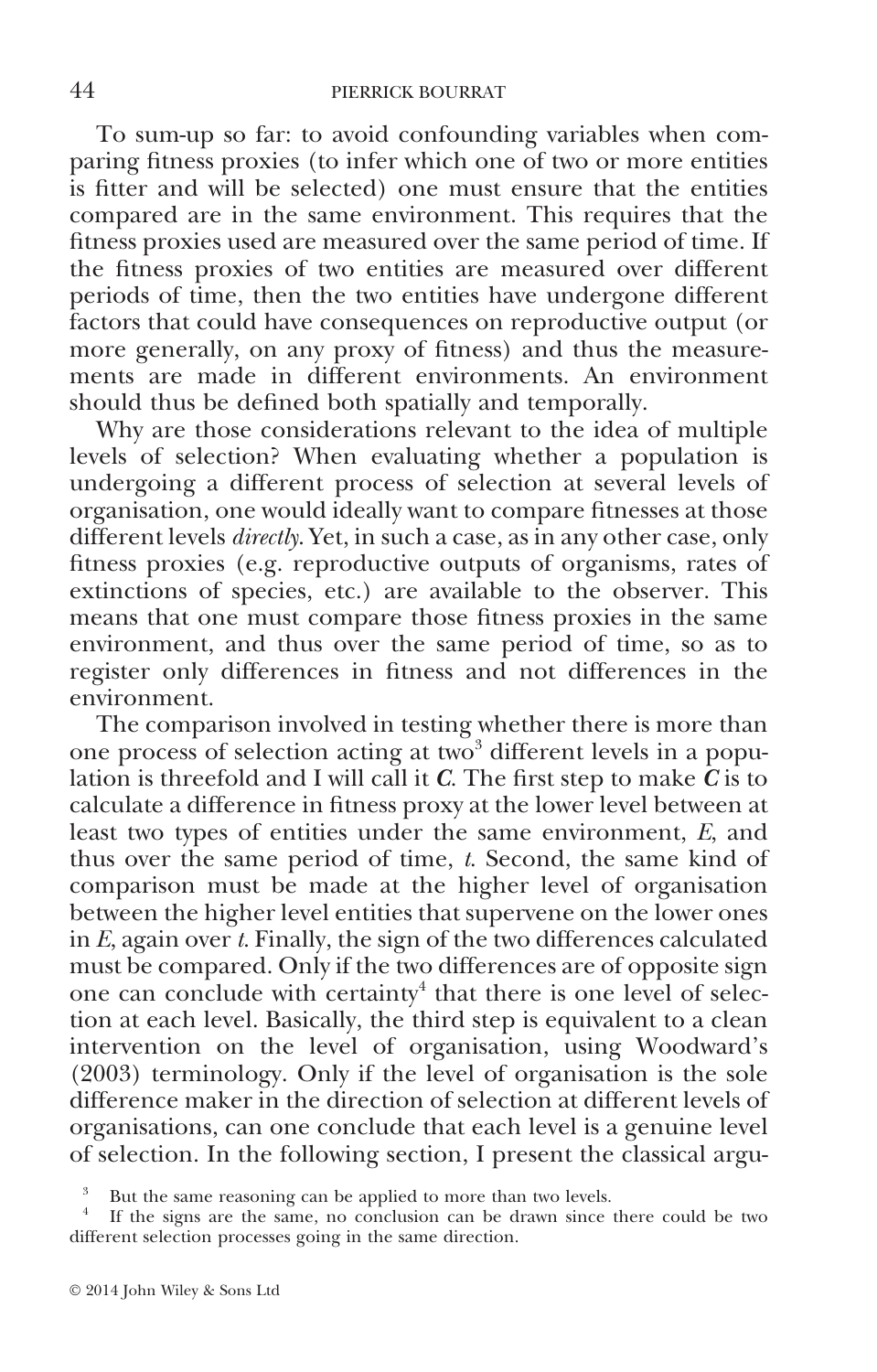ment that led some authors to consider that there are genuine levels of selection. In section four, I show that this argument is flawed for it is not in line with the requirements of *C*. From there, I draw the consequences for the claim that there can be ontologically distinct levels of selection, which is based on this flawed argument.

## **3. Rationale behind the idea of selection processes at multiple levels**

Imagine two types of entities (e.g. individual organisms) that we will call A and B. Type A pays a cost to reproduce, which is then translated into having less offspring than type B which does not pay this cost. Assuming that A and B are in the same environment,  $E$ , type B is thus fitter than type A. Now imagine a case in which members of type A gather together to form collectives of type A and similarly members of type B form collectives of type B. Suppose that once these two types of collectives are put together in  $\overrightarrow{E}$ , they beget new collectives of their type, but collectives A are more fecund than collectives B. It seems here that collectives A are fitter than collectives B. How is it possible, at the same time, that individuals B are fitter than individuals A but that collectives A are fitter than collectives B? The answer given by the proponents of the idea of multiple levels of selections is that there is one distinct process of selection operating at each level. One process, they argue, pushes in one direction at the individual level, favouring individuals B over individuals A. Another, at the collective level, pushes in the other direction, favouring collective A over collective B.

Okasha  $(2006)^5$  uses this type of reasoning when discussing two important topics of evolutionary theory, namely species selection and evolutionary transitions in individuality (see also Michod, 2005). To make the reasoning more concrete, let us imagine that individuals of type A are organisms reproducing sexually and individuals of type B are organisms reproducing asexually.6 Let us also imagine that collectives A are sexual species and collectives B are asexual species belonging to the same reference class of

<sup>&</sup>lt;sup>5</sup> Okasha borrows his reasoning from Vbra (1989).<br><sup>6</sup> The same reasoning could be made while using the

The same reasoning could be made while using the notion of evolutionary transition in individuality whereby selfish individuals are fitter than altruistic individuals, but collectives of altruistic individuals are fitter than collectives of selfish individuals.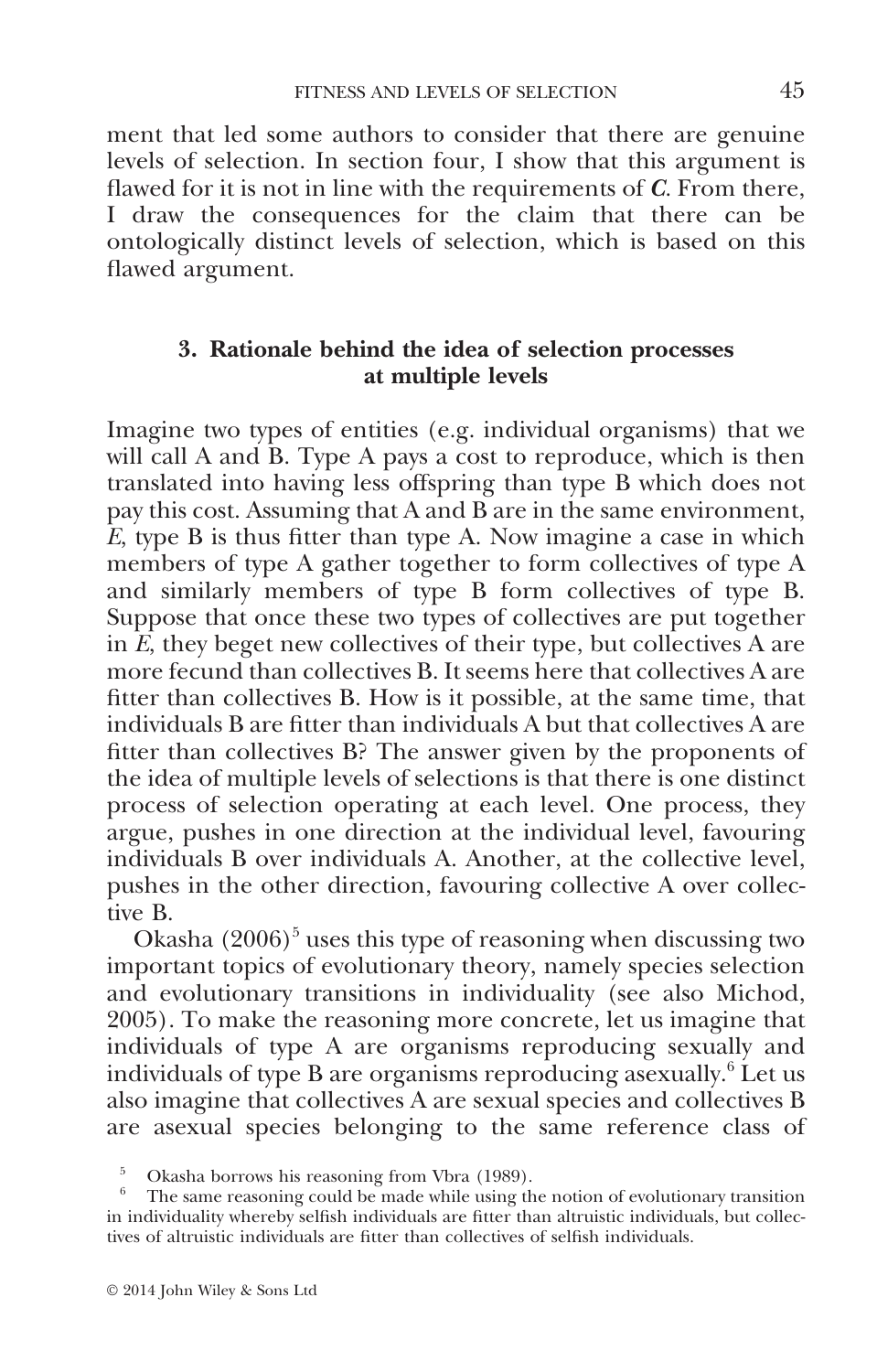species as A (i.e. species with a similar ecology). We know from biology that, everything else being equal, sexual organisms pay an evolutionary cost when compared to asexual organisms. The so-called 'twofold cost of sex' (Maynard Smith, 1978) arises because only half of sexual organisms can reproduce *and* must produce offspring of both sexes. Under a constant environment asexual organisms are fitter than sexual organisms. On the other hand, there is a general tendency for sexual species to have a rate of extinction lower than asexual species (Gouyon, 1999; Maynard Smith, 1986; Nunney, 1989), for asexual species are often considered to be evolutionary dead ends. Put together under the same regime, sexual species do better than asexual ones: they persist longer. Thus, it is tempting to consider that asexual organisms are fitter than sexual organisms, that sexual species are fitter than asexual species, and take this as the demonstration that there are two distinct levels of selection operating at two levels of organisation.

## **4. What is going wrong?**

All would be well with this reasoning if by "multiple levels of selection" one was referring to a tool or methodology for partitioning a complex selection process occurring at the individual level, recognizing that it represents only a heuristic. Talk of multiple levels of selection would simply amount to a convenient way to partition off this unitary, yet hard to visualize, process into components. But that is not what is meant by the proponents of this idea: they are ontologically committed to the idea of distinct processes acting at different levels. One example where this commitment is apparent is in the exchange between Waters (2011) and Okasha (2011) in which Waters, reviewing the work of Okasha (2006), proposes that the notion of levels of selection in the context of species selection is merely a conventional one. Okasha (re)asserts that it is an ontological one. Yet, as I demonstrate below, although the heuristic notion of multiple levels of selection is sound, the ontological one is not. I show that the classical reasoning behind the idea of multiple (ontological) levels of selection does not conform to the requirements of *C* as presented in the previous section.

I remind the reader that conformity to  $C$  is needed for making comparisons of fitness proxies between levels that will allow us to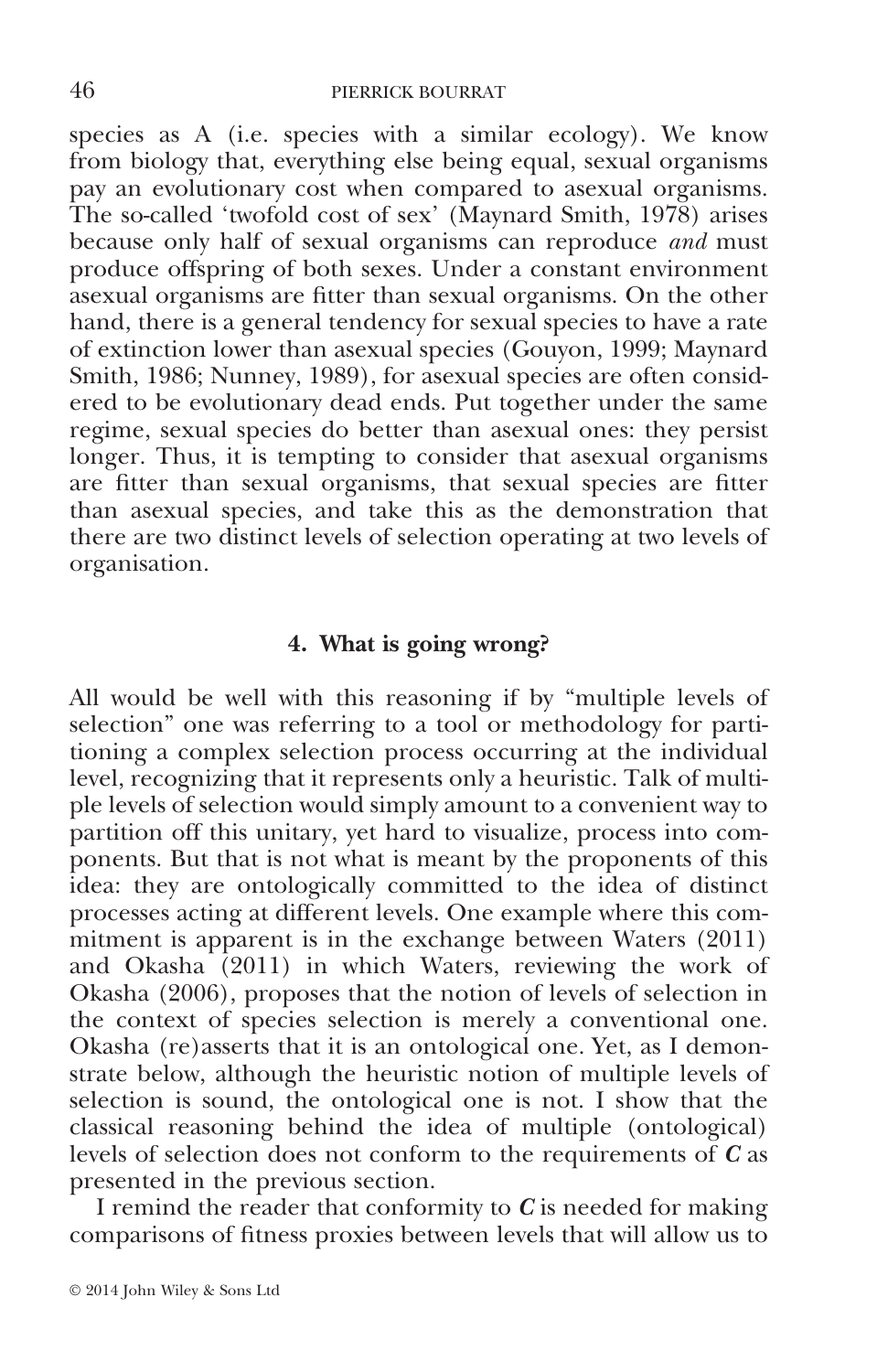decide whether selection operates at more than one level.<sup>7</sup> To begin with, note that one difference between the measures of fitness proxies between organisms and species is that they are usually made over vastly different periods of time. The reproductive output of an organism is usually much shorter than the time to extinction of a species.<sup>8</sup> Thus, to be precise, asexual organisms have more offspring than sexual organisms *over a short period of time* (that might be one organism generation, but is not necessary), while sexual species go extinct less often than asexual species *over a long period of time*. This difference is in itself not problematic since having measures of a given phenomenon at different scales (whether spatial or temporal) is usually good practice in science.

However, this can be problematic for our aims if the variability of the environment is positively correlated with time. Remember that by applying *C* we want to know whether one process of selection pushes in one direction at the organism level and another process pushes in another direction at the species level. But with proxies of fitness over different periods of time for each level (instead of fitness), two alternative hypotheses can explain the different directions of evolutionary change observed at the two levels. As will become apparent, each hypothesis makes different assumptions about the variability of the environment, *E*, over time. The first hypothesis (H1) is that environmental conditions are more variable over long periods of time than shorter ones and that asexuality (or in the formal case type B) is fitter in stable (or quasi-stable) conditions and sexuality (type A) is fitter when the environmental conditions change.

Under H1, it is correct to assert that asexual organisms are fitter than sexual organisms – but only assuming a constant environment (*Ec*). Similarly, it is correct to assert that sexual species are fitter than asexual species – but only when the conditions are unstable (*Eu*). The fact that we observe a change of direction in evolutionary change between the two levels merely reflects a change in temporal scale, which itself is a proxy for environmental changes. Thus under H1, the level of organisation/selection does not play any causal role in the differences in fitness observed; there is only one process of selection, pushing in one direction

<sup>7</sup> In the rest of the paper, I use the asexual/sexual reproduction example for its appeal when compared to the formal case of types A and B, but the same demonstration could be done with any isomorphic case.

<sup>&</sup>lt;sup>8</sup> The same argument holds if the fitness of a species is understood as a number of offspring species.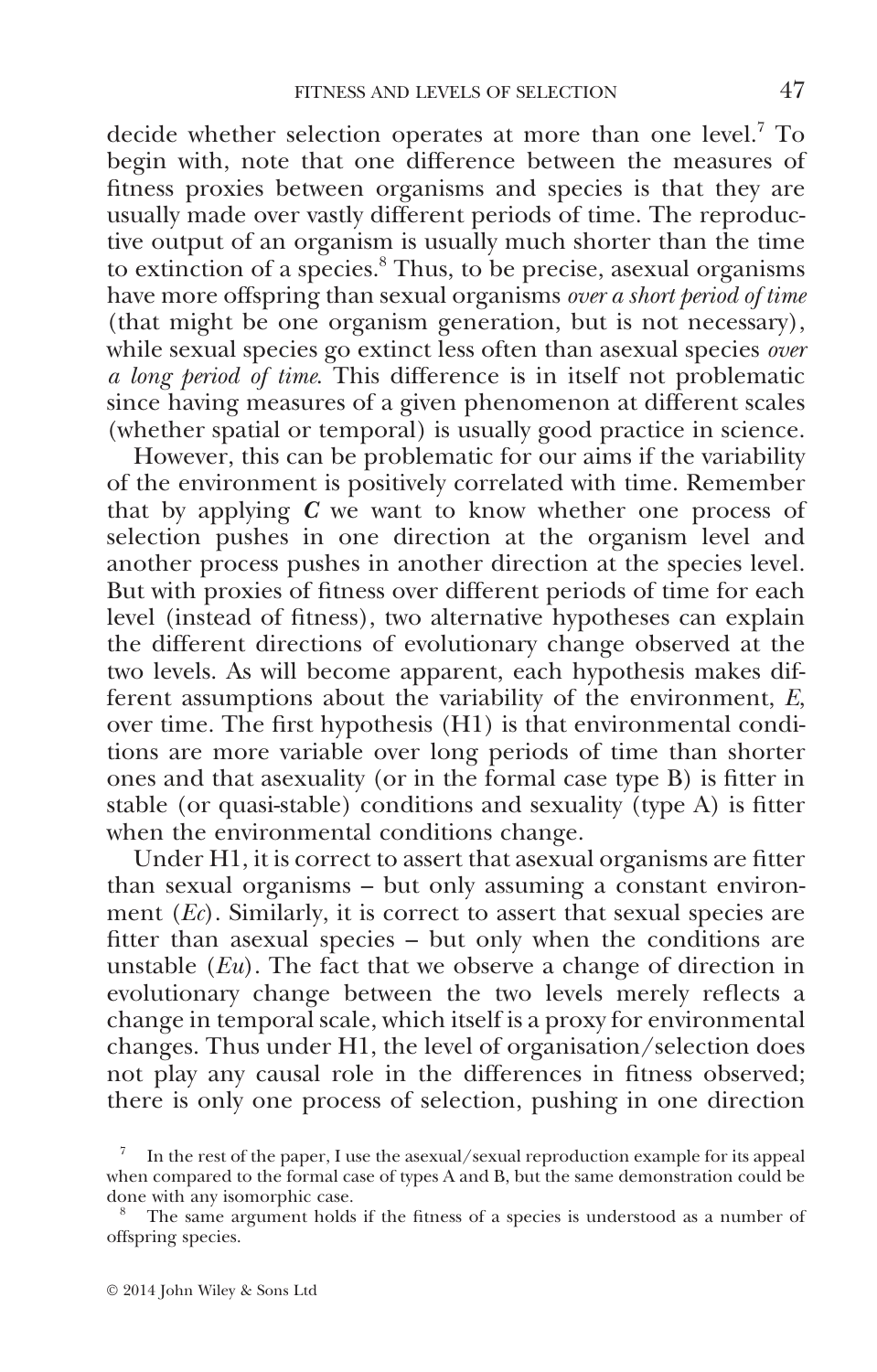when the environment is stable and in another when the environment is unstable. Had the fitness of *organisms* been measured under *Eu*, then the fitness of *sexual organisms* would have been *higher* than the fitness of asexual organisms. Similarly, had the fitness of *species* been measured under *Ec*, the fitness of *asexual species* would have been *higher* than the fitness of sexual species.

The second hypothesis (H2) is the one proposed by the ontologically committed proponents of multiple levels of selection, i.e. that there are two ontologically distinct levels of selection, and that even if measured over the same period of time we would observe a different direction of selection at each level. This would lead to the conclusion that there is one ontologically distinct level of selection operating at each level, thus two (or more) processes of selection. Under H2, in spite of the differences in time scale for the measures of fitness at different levels, *C* can still be applied because this difference does lead to overall differences in the environment, *E*, at the two levels. Variability in *E* is not correlated with measures of fitness over different time scales.

There are two reasons why H1 should be preferred over H2. First, one reasonable assumption to make is that the shorter the period of time over which fitness is measured the more probable *E* will remain stable over this period of time. If one accepts this assumption (which concurs with our scientific knowledge about past environments), there is always a possible confounding variable that can explain why selection goes in opposite directions at two levels when measuring fitness over different periods of time, whether at one or several levels. As a consequence, it makes H2 weaker than H1. Without a "clean" control or intervention over the level of organisation (i.e. one that does not modify any other variable), not only can no conclusion be drawn about selection at these levels, but H2 is a less parsimonious hypothesis than H1.

Second, noting that species, and collectives more generally, are made up of organisms or lower level entities (collectives supervene on lower level entities), if one keeps the measures of fitness over the same period of time, it is hard to see how two processes of selection could go in opposite directions when one and the same population is considered at each level. Arguing that two such processes exist would require the invocation of some emergent properties or emergent levels of selection (whatever that means) in a strong sense. For H2 to be acceptable, a proponent of this hypothesis should explain what benefit would be gained by inflating our ontology when an alternative hypothesis (namely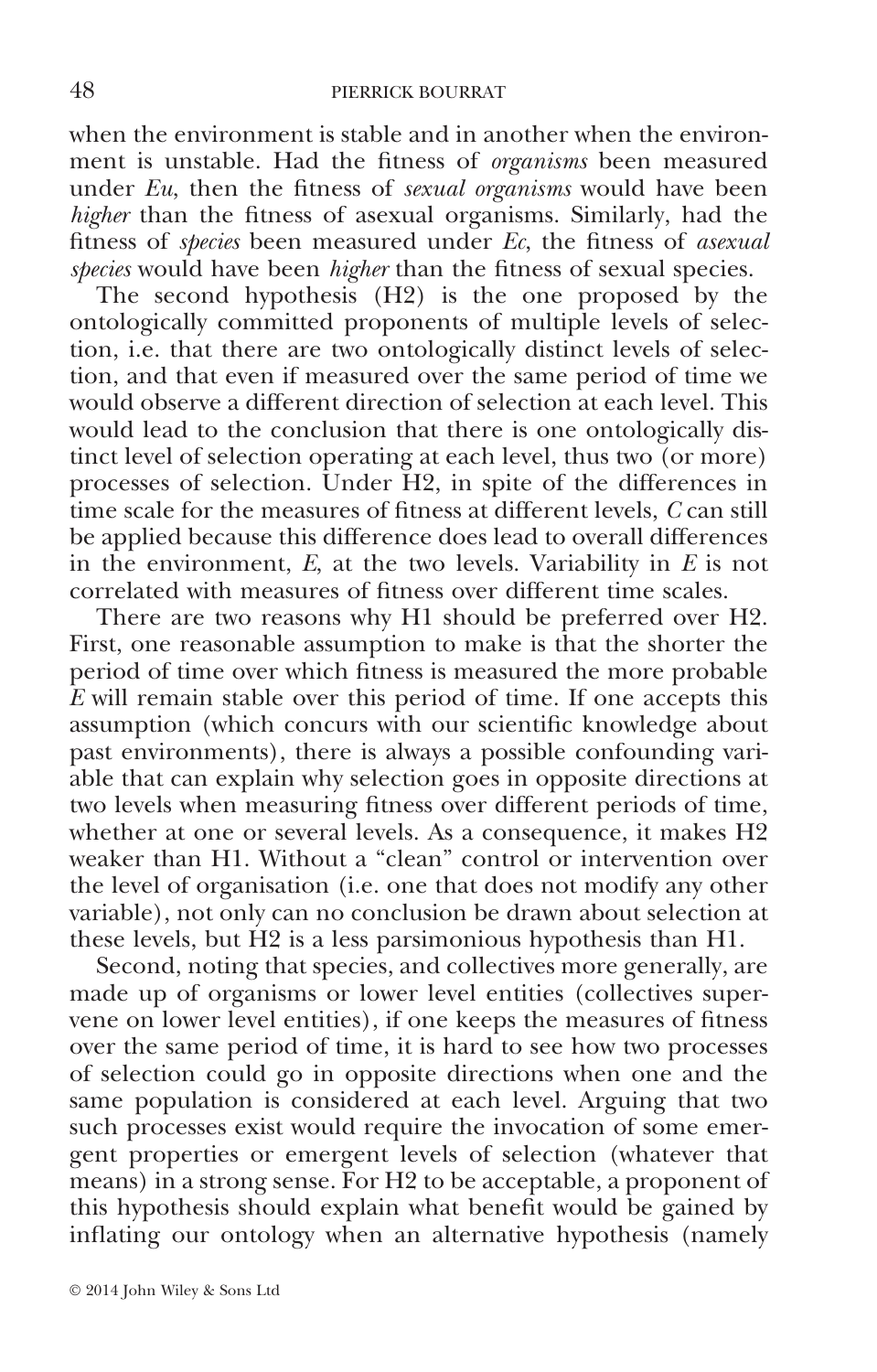H1) is available, which does not require any ontic inflation (i.e. postulates only one level of selection), predicts the same results and recognizes the pragmatic value of carving a selection process both spatially and temporally.

#### **5. Conclusion**

In this paper I have shown that the idea that there can be distinct processes of selection acting at each level of organisation is not as straightforward as its proponents claim it to be. There are good reasons to think that what looks like two distinct levels of selection is in fact one and the same process of selection operating over different environmental conditions, as a result of proxies of fitness being measured over different time scales. Fitness does not emerge at new levels of organisation; only our appreciation of it changes when we straddle the levels of organisation. This conclusion does not render the idea of multiple levels of selection useless, since it might be useful to consider selection and fitness over different periods of time (Abrams 2009, Sober 2001, Mills and Beatty 1979). Shifting from one level to another might be a convenient proxy for doing that. There are many ways to model evolutionary changes. The multilevel approach is one of them and it is a useful one. But the view that there are ontologically distinct processes of selection is merely a mirage.

*School of Philosophical and Historical Inquiry Department of Philosophy The University of Sydney, Main Quadrangle A14 Sydney, NSW 2006, Australia [p.bourrat@gmail.com](mailto:p.bourrat@gmail.com)*

#### **Works cited**

Abrams, M. (2009). The Unity of Fitness. *Philosophy of Science*, 76, no. 5.

- —— (2012). Measured, Modeled, and Causal Conceptions of Fitness. *Frontiers in Genetics*, 3, 196.
- Beatty, J. H. and Finsen, S. K. (1989). Rethinking the propensity interpretation: A peek inside Pandora's box. In M. Ruse (Ed.), *What the Philosophy of Biology Is: Essays Dedicated to David Hull*. Dordrecht: Kluwer Publishers.

Bouchard, F. (2008). Causal processes, fitness, and the differential persistence of lineages. *Philosophy of Science*, 75(5), 560–570.